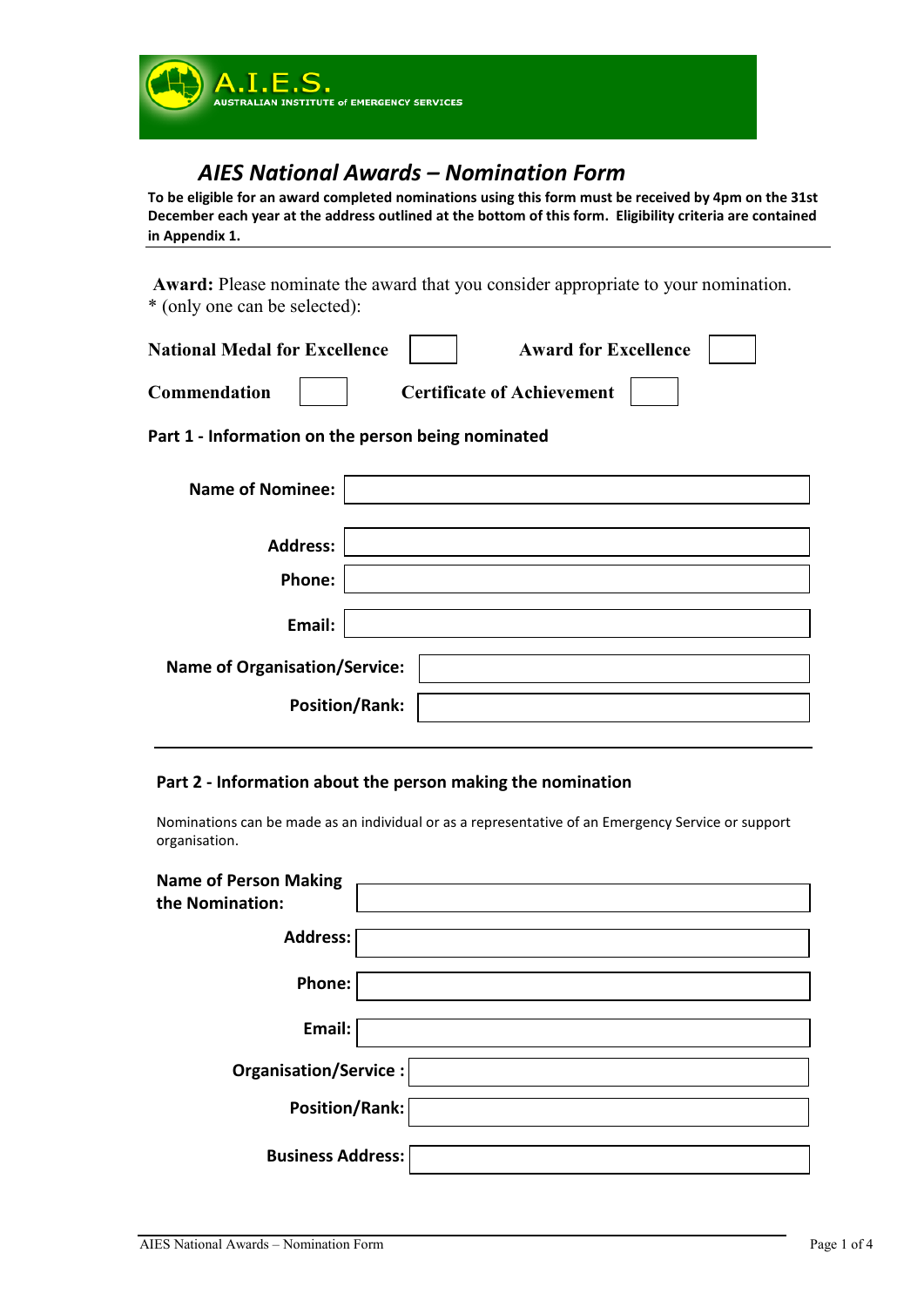

### **Part 3 – Referees**

All applications must include the names and contact details of at least 2 referees who can be contacted to verify the information contained in the nomination.

| <b>Name of Referee 1:</b> |  |
|---------------------------|--|
| <b>Address:</b>           |  |
| <b>Phone &amp; Email:</b> |  |
| <b>Name of Referee 2:</b> |  |
| <b>Address:</b>           |  |
| <b>Phone and Email:</b>   |  |

### **Part 4**

Please tick the relevant area in which the nominee has excelled:\*

| Leadership        |  |
|-------------------|--|
| Management        |  |
| <b>Operations</b> |  |
| <b>Training</b>   |  |
| Support and/or    |  |
| Innovation        |  |

\* (only one can be selected):

### **Part 5**

Please attach a detailed outline, with supporting documentation where necessary, to support this nomination and indicating how the nominee has excelled in the nominated field at Part 4.

### **Signed Date**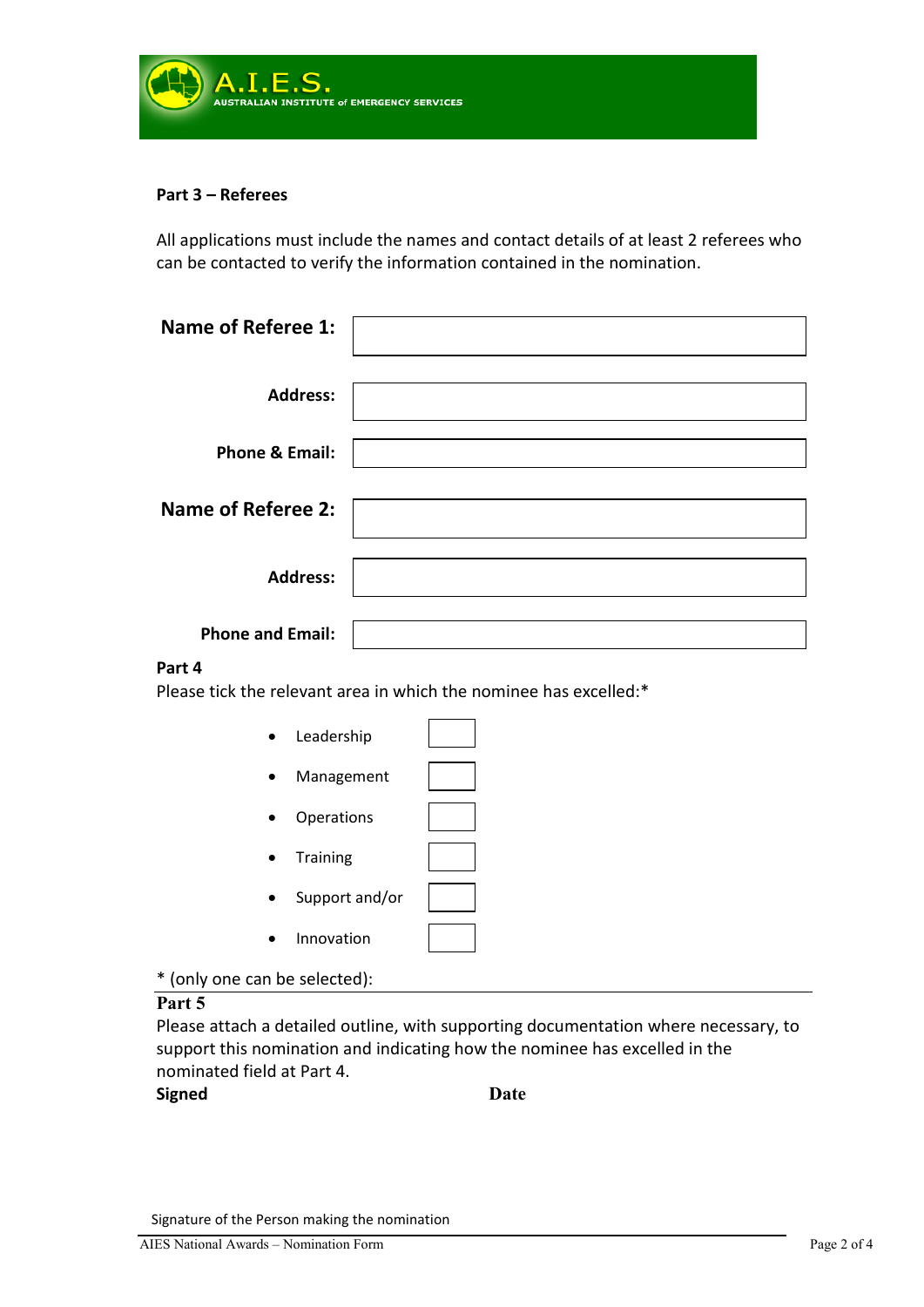

## **Appendix 1**

The AIES National Award Scheme recognises outstanding contributions that individuals make in service to the community through an emergency service or affiliated organisation.

The AIES National Award Scheme consists of the:

- AIES National Medal For Excellence
- AIES Award for Excellence
- AIES Commendation and,
- AIES Certificate of Achievement

The AIES National Medal for Excellence is the highest Award issued by the AIES.

The AIES National Medal for Excellence and associated awards are made for individual contributions in the field of:

- Leadership
- Management
- Operations
- Training
- Support and/or
- Innovation

Nominations may be made by an individual or an organisation.

The AIES Award/s will be issued no more than once annually.

The AIES Award/s will not be issued if a suitable person meeting the award criteria cannot be identified.

AIES Members and Non-members are eligible for an Award.

Members of emergency service or other organisations, retained or volunteer, are eligible to be nominated for an award.

The General Council will determine the criteria and number of awards to be issued.

Completed nomination forms are to be sent to the Divisional Registrar of the Division of the Institute in which the nominee works or resides. Nominations will be assessed at Division level before forwarding to the General Registrar for reference to the AIES General Council Awards Committee for final review and approval.